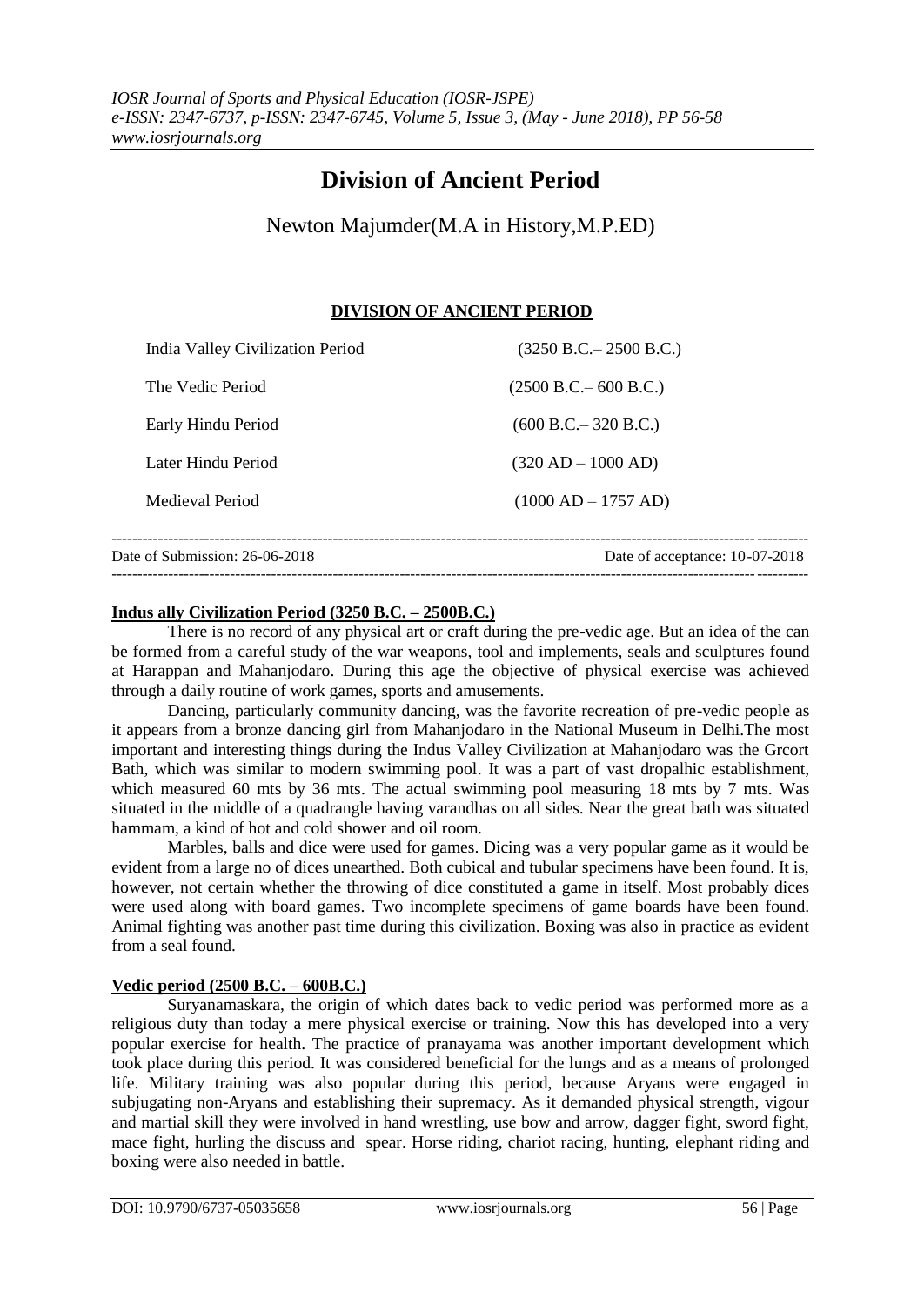Ball games were in practice during this period and were played by men as well as women. Game with ball seems to have been the chief outdoor physical exercise. Playing of dice had become very popular. It was played by the young as well as old. The art of the boxing was known to the Aryans and it was used in battles for defeating the enemies.

Hunting as a sport was also prevalent. Music and dancing as well known. Birds and animals fitting was also popular pastime. Fights were organized in the fair and festivals for amusements. Great emphasis was placed on the culture of physique greater than academic learning. Physical strength was emphasized greater than academic learning. Practice of yoga was recommended for the development of spiritual strength.

#### **Early Hindu Period (600 B.C – 320 A.D)**

Ramayana makes a great deal of reference to physical training and recreation. Dramas and festivals played an important part in the life of citizens during this period. Hunting was very popular which was considered a royal sport. Big dogs were domesticated for the purpose of sport. Enjoying water sports surrounded by female attendants was another diversion for the kings. Dicing and chess were popular games. **The game of chess was in fact the invention of some Hindu and this country is considered the original home of this game which spread throughout the ancient world.**  Animals' combats were also prevalent. Wrestling, male fight, chariot driving, archery and water tactics prevalent during the Mahabharata period, depict the nature of physical culture practice existence at that time. Balarama was a strong man and excelled in wrestling and male fighting. He was an excellent teacher in the art of teaching male fighting. Bhisma was skilled in all the branches of physical culture and weapons and was a mighty bowman. The practice of fighting with animals was prevalent and was considered to be an important feature of this age.

#### **Later Hindu Period (320 A.D. – 1000 A.D.)**

Great universities like Taksila and Nalanda developed during this period. There was a happy correlation of the physical, intellectual and aesthetic training at this centre of learning. Wresling, archery, and mounting climbing were given special attention. At Nalanda University swimming, breathing, exercise and yoga formed an essential part of the daily life of student. During this period physical education was greatly patronized by the Gupta Rulers, people followed the glorious example set by their brave rulers and participated in mainly sports and physical activities. India during this period was a land of men noted for the excellence of their physique and keenness of their intellect. In the art work of Kusana period of Mathura, several scences of combats between men and lion can be noticed. Great emphasis was laid on the military and physical art during the Ganga dynasty in Orissa. During this period hunting was very popular pastime of the people. There were 31 ways of hunting known to the people. Cock fighting was another popular sport. There were separate officials to look after each of the eight varieties of cocks which were known to be suitable for fighting. Elephant, buffalo, and partridge fighting was also in existence. There were more than ten swimming pools near Nalanda monastery and every morning a bell was sounded to remind the student of the swimming hours. Bodily health was considered important for the improvement of the spiritual condition. Exercises were encouraged in the monasteries. Great emphasis was laid on the maintenance of sound health and physical fitness which was achieved through regular habits, regular dirt, long walking, physical labour such as collecting of twigs and filling water etc.

## **Medieval Period (1000 A.D. – 1757 A.D.)**

In the  $12<sup>th</sup>$  century A.D. our system of physical education was promoted in the Gurukulas(place of study where the teachers and taught lived together) by our ancient teachers in the gymnasium which enjoyed the high patronage of kings.

During the 1200 to 1525 A.D. kings paid more attention towards the military which resulted in practice of handling different types of weapons for self – defence.

The well known religious prophets like **Shree Samarth Ramadas Swamee** felt the importance of physical education. He used to practice 1200 Suryanamaskars everyday. He travelled throughout the country and inspired people to build gymnasium with a temple of God Hanuman and